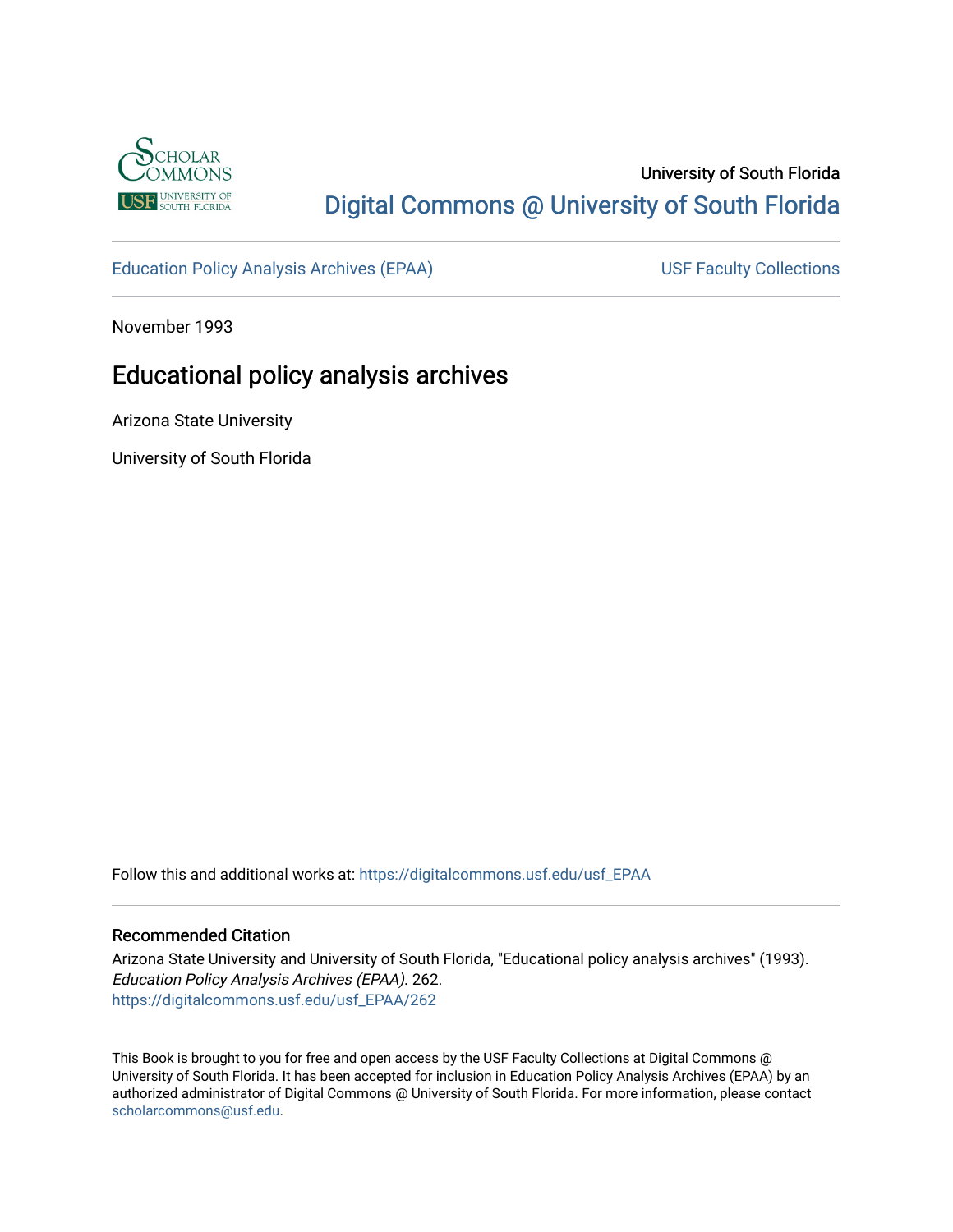# **Education Policy Analysis Archives**

**Volume 1 Number 12 November 2, 1993 ISSN 1068-2341**

A peer-reviewed scholarly electronic journal.

Editor: Gene V Glass, Glass@ASU.EDU. College of Education, Arizona State University,Tempe AZ 85287-2411

Copyright 1993, the EDUCATION POLICY ANALYSIS ARCHIVES.Permission is hereby granted to copy any article provided that EDUCATION POLICY ANALYSIS ARCHIVES is credited and copies are not sold.

## **Is Water an Input to a Fish? Problems with the Production-Function Model in Education**

### **Steven Hodas University of Washington**

#### **Abstract:**

The concept of a production-function as a metaphor of the educational process is critiqued. In particular, Monk's (1992) discussion of the production-function is seen as typical of the final stages of a dying paradigm.

When reading David Monk's discussion of the production-function in education one is reminded of the behavior Thomas Kuhn describes as typical of the end-stages of a paradigm that is about to be replaced (Monk, 1992). The nature of Monk's efforts to recuperate this model in the face of the failings he himself points up leads me to wonder if a crisis of the kind that has been described in the history of every branch of thought might not be waiting in the wings for economics, at least as it is exemplified by the writing of production-functionalists.

Monk begins by calling into question the fairness of using outcome-based approaches as a means of increasing educational productivity. He suggests that given our ignorance of precisely what factors contribute dependably to deepening the effect of schools, such an "outcomes-as-standards" approach constitutes an unfair abrogation of responsibility on the part of central administration. It allows, indeed encourages, it to merely sit back and hand out judgements, rewards, and penalties for school outcomes without acknowledging its own proper role in helping school-based agents to achieve success (Ferris, 1992).

 Monk offers two main explanations for the inability of research to discover reliable production-functions in education: data collected on an aggregate level that fails to capture important classroom-level effects; and the lack of attention by researchers to the complex nature of school processes which differ from conventional production and hence require a more sophisticated modeling of the production-function. After briefly reviewing some inductive,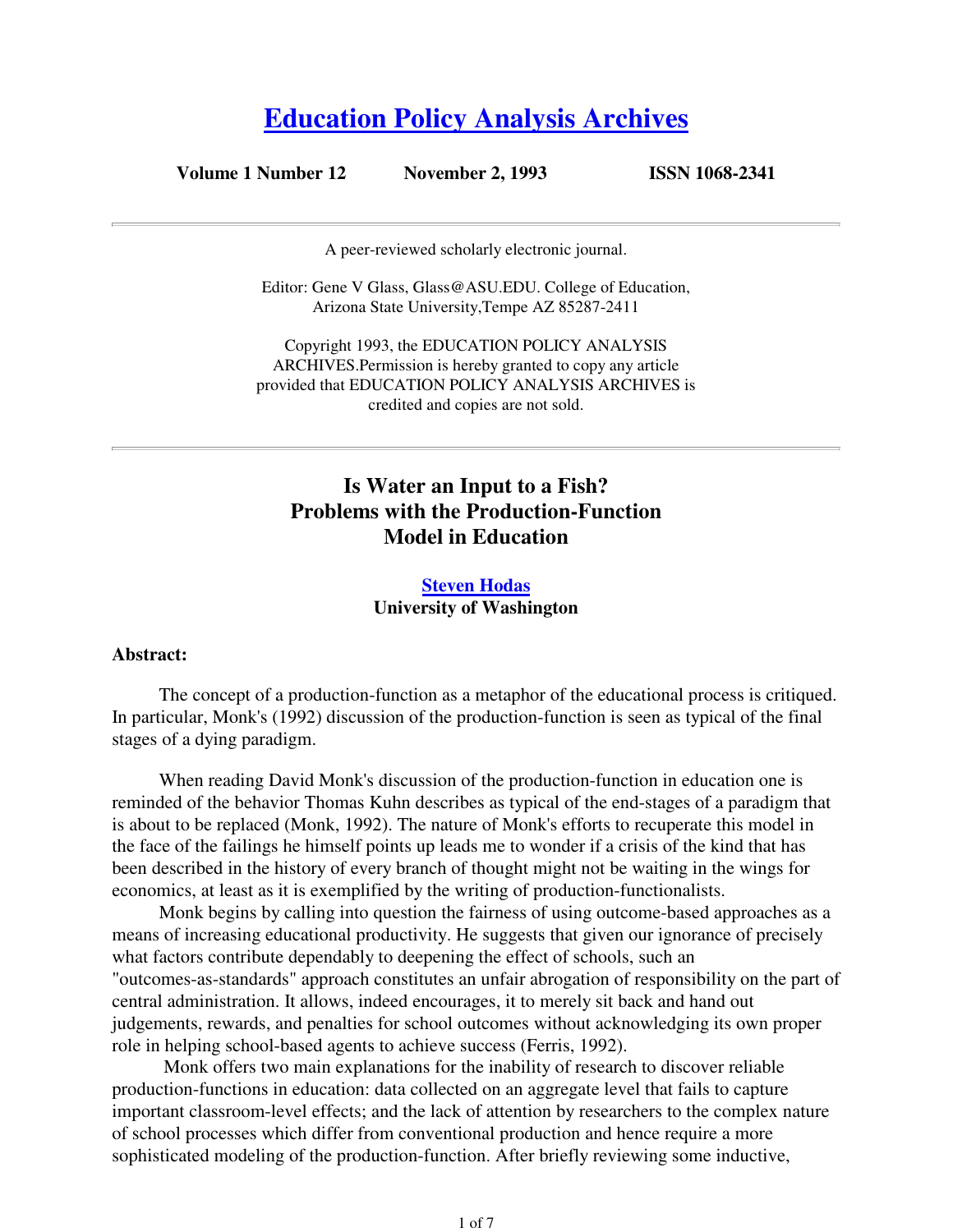experimental-design, and process studies he returns in earnest to a critique of the "outcomes-as-standards policy response" which he sees as an outgrowth of the frustration with the production-function approach to yield useful results. Monk distinguishes between two versions of the outcomes-as-standards strategy:

"Version 1 is consistent with an underlying belief that there is no such thing as a tractable production-function. If there is no such thing as a tractable production-function, each schooling situation is highly idiosyncratic. It follows that there is no role for centralized authority in the improvement of productivity aside from the setting of targets, the dissemination of ideas that might be tried by teachers, and perhaps efforts to make it easier for teachers to try ideas out. According to this view there is nothing to be learned from another's experience, since there is nothing systematic or regular about education production.... Teacher autonomy is the central commitment of this version of the strategy. The teacher is the only person who can make sense of the instructional reality. No second-guessing from more centralized sources or even from other teachers is desirable. The key point is that there is nothing to learn from anyone else's experience. It is every teacher for him- or herself, and the race goes to the swift. In sharp contrast, A Version 2 approach retains faith in the reality of a tractable production-function and sees the outcomes-as-standards strategy as a new means of gaining insight into the function's properties. What this requires is guided experimentation (both personal and otherwise) and aggressive dissemination efforts regarding these experiences, including unsuccessful ones. In contrast to Version 1, there is a prominent role to be played by central authorities, and it goes far beyond simply setting targets, monitoring compliance, and acting as judge and jury" (Monk, 1992 pp. 316).

I quote this passage at such length because I am struck by its tone of petulance and absolutism. The inconsistencies, the limitations and distortions embodied in this view of the classroom, of 'authority', and (I must take him at his word here) production-function fully inform his subsequent analysis. By addressing them specifically I hope to cast some light on this Weltanschauung, a view that betrays the unsuitability of the production-function model. This unsuitability, it seems to me, derives directly from the paradigm, not from a lack of refinement, skill, or sophistication in its application but from its very heart and nature.

In Version 1, Monk deduces from the lack of a tractable production-function a highly idiosyncratic schooling environment. While few would disagree with this conclusion, it does not necessarily follow that such idiosyncrasy is either a drawback or identical with literal uniqueness and the entropic random quality that Monk invokes when he claims that, "there is nothing to be learned from another's experience, since there is nothing systematic or regular about education production." Perhaps this leap-taking, from difference and unpredictability to arbitrary and malignant disorder, necessarily follows from the definition of production-function: where it is not, chaos must be. If so, it is clear that such a view has little relationship to the experience of classroom teachers or administrators. The fact that classroom outcomes are not completely reducible to systemization or regularization is not at all to say that there is "nothing systematic or regular about education production." Nor would someone who has spent much time working in schools assert that "there is nothing to learn from anyone else's experience." Because I am unable to reliably start my car with a hammer does not mean that the car can not be started. Similarly, the fact that I am unable to start your car with my key does not mean that the cars have nothing in common, or that I have nothing to learn from watching you start yours.

Monk readily acknowledges that the hammer of production-function has failed to start the car of education, but the choice with which he presents us is to either build a different, better hammer or give up on any assurance of ever starting cars reliably at all. Apparently it never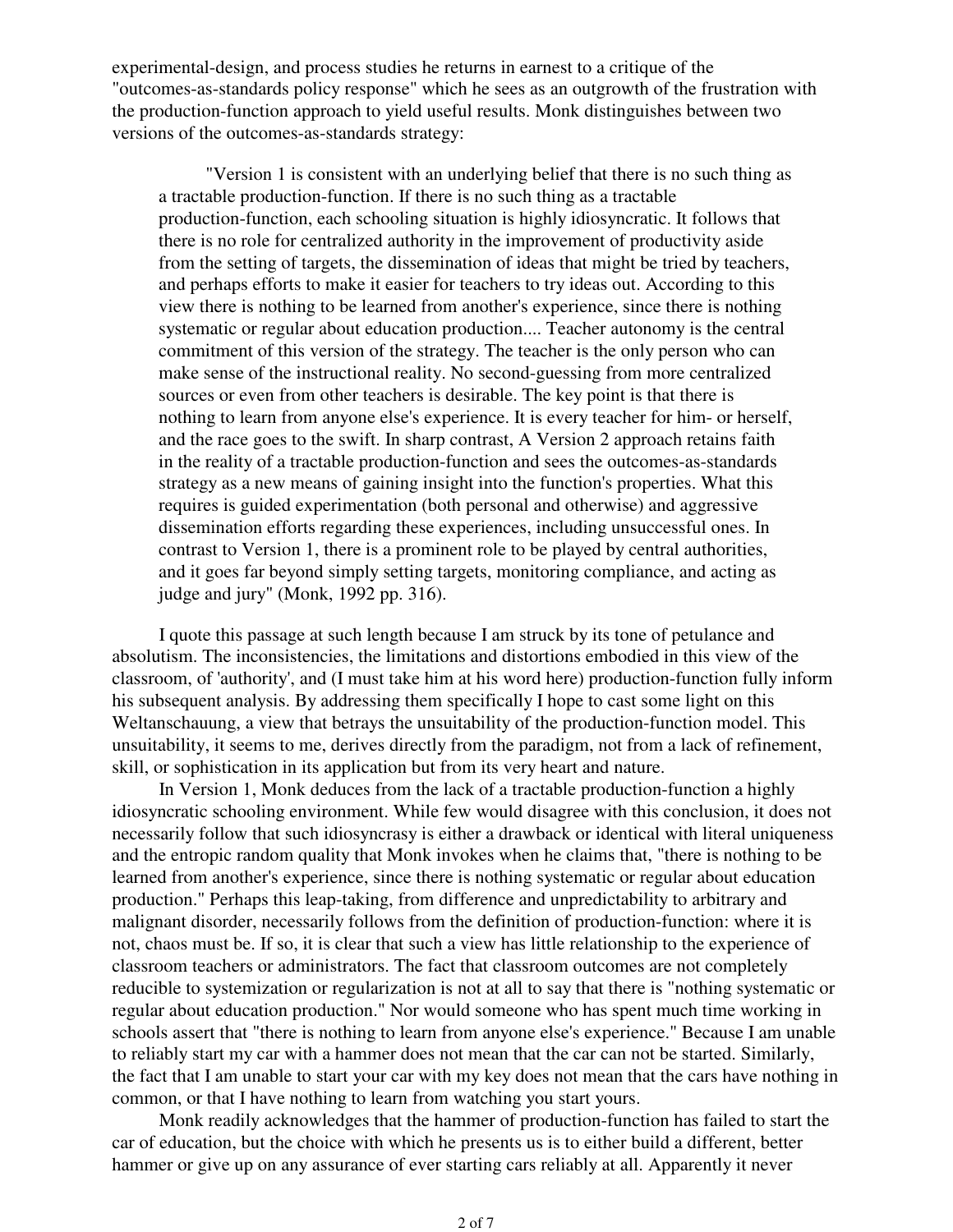occurs to him that the battered condition of the vehicle might be due at least in part to the energetic and repeated applications of this inappropriate tool. Perhaps this is rooted in his belief that, absent a tractable production-function, "there is no role for 'centralized authority' in the improvement of productivity aside from the setting of targets, the dissemination of ideas that might be tried by teachers, and perhaps efforts to make it easier for teachers to try ideas out" (emphasis added). What exactly is the problem here? Unless control for its own sake is the goal, this would seem a perfectly reasonable role for central actors. Indeed two paragraphs later, when laying out the more-favored Version 2 one reads that "What this requires is guided experimentation (both personal and otherwise) and aggressive dissemination efforts regarding these experiences, including unsuccessful ones." How this differs from the decadent Version 1 scenario is left to the reader's imagination, as is the manner in which "in contrast to Version 1, there is a prominent role to be played by central authorities, and it goes far beyond simply setting targets, monitoring compliance, and acting as judge and jury"

At times in this thesis, as here, preserving central "authority" seems to have canonical virtue; at other times merely an expedient value, as in the following passage: "As was pointed out above, if there is no production function there is a much diminished administrative role in efforts to improve productivity. The practical reality is that we are already committed to retaining an administrative role. Given this orientation a case can be made for doing all that is possible to make it bear fruit before abandoning it" (ibid, pp. 319). Substituting "heliocentrism" or "flat-earth model" for "administrative role" in this passage illustrates its nonsensical quality, especially if one asks "Who makes bigger, more consequential mistakes, local or central actors?"

Something in Version 1 so distresses Monk that he seems incapable of remembering the very attributes he ascribes to it. Less than two pages after stating that Version 1 would logically allot to administrators only the role of "the dissemination of ideas that might be tried by teachers" (ibid, pp. 316) he claims that "since we are talking about Version 1 policies there is no guarantee that the insights gained will be disseminated" (ibid, pp. 317-318) The attachment to "central authority" pervades the paper, and while Monk clearly recognizes the limitations of aggregation when it comes to data collection and analysis (indeed he calls specifically for disaggregation in this process) he seems not to discover any drawbacks to the aggregation of implementation (Note 1). He tips his hand when, discussing the "ideal" scenario (Version 2 policies and a real production-function for education), he rhapsodizes "Once the production- function is known, the outcomes-as-standards approach can be abandoned, and a centralized authority can begin to dictate method" (ibid, pp. 319). Perhaps this is the crux of the matter, the very thing that drives Monk to continue the hunt even though he knows everyone who has gone before has failed: "...to the degree that we grant greater discretion to the teachers and give them freer reign in their classrooms, and to the degree that we conceive of good administration as simply getting out of the way of teachers, we will be pursuing policies at whose core is a fundamental denial of the production-function." (ibid, pp. 319)

In Monk's world we have to choose between (an implicitly dangerous) teacher autonomy and a production-function whose validity and usefulness is directly proportional to its opposition to or distance from the local, craft-based skills of teaching. The only role for teachers outlined in his more-favored scenarios is to implement policies determined by higher-ups (never mind that the costs, opportunity and otherwise, of a teacher or an entire school trying something new and failing at it are far less than those of a centrally-conceived and implemented failure). A production-function, should it ever be discovered, would therefore serve supervisors rather than instructors. It is a managers' tool, designed for management functions; it has nothing to do with teaching and learning but with the management of teaching and learning This hierarchical factory/industrial model of organization is something I had thought we were moving away from. Indeed, even as formulated by Monk, who tries to redeem the production-function model by incorporating a few clumsy classroom- and teacher-level effects into his model, the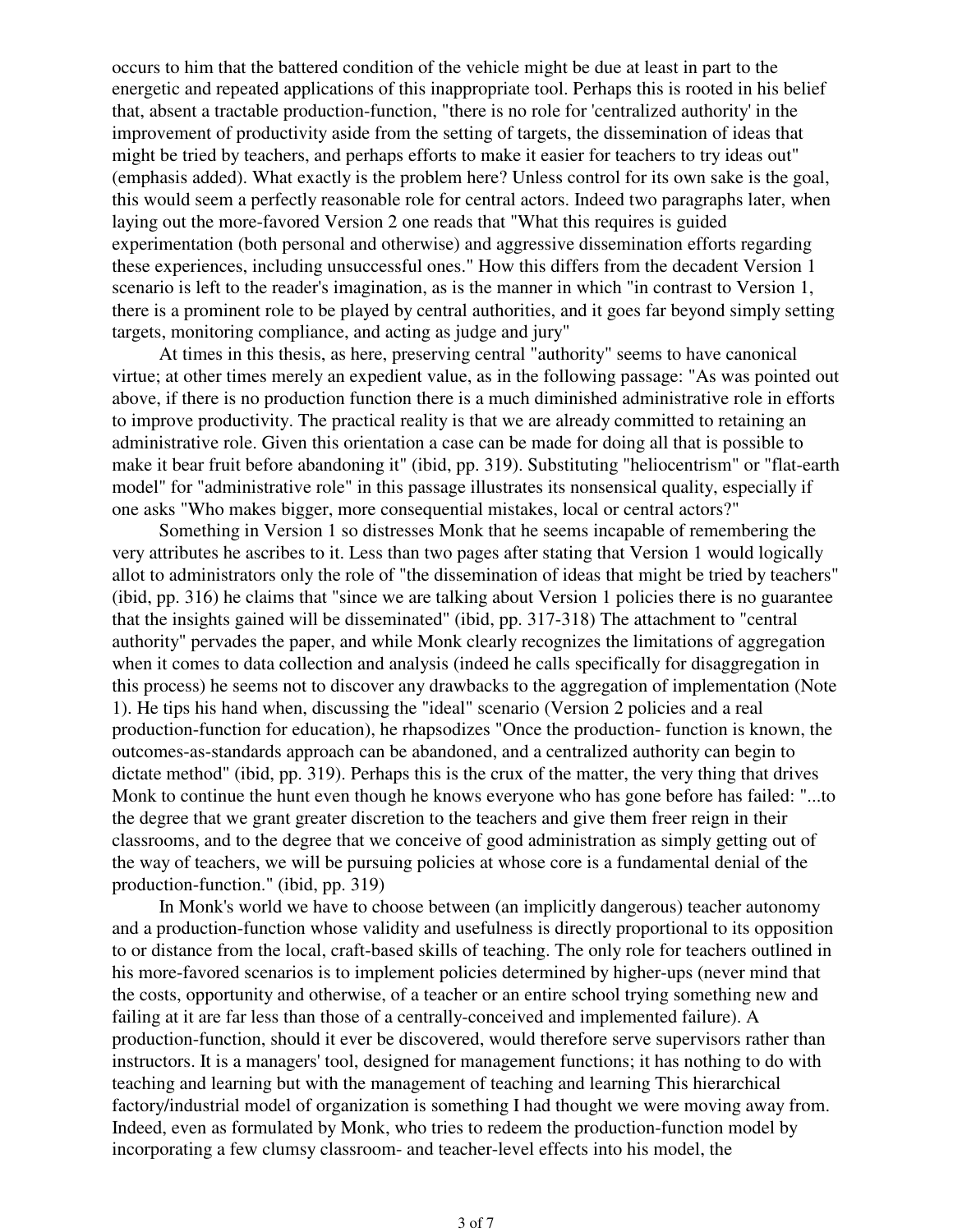production-function would seem to make objects of teachers rather than subjects. It follows in the long tradition of labor de-skilling and attempts to shoe-horn education into a managerial model that misses both the forest and the trees.

Learning is first and foremost a social activity, a messy, tumultuous human process with all the shocks that flesh is heir to. As such it is fantastically complex, multivariate, and in a real sense irreducible. Fish swim in water, but it also carries oxygen for them to breathe. It is where they mate and die and feed, and yet they move through it unawares as we do through time, as we do through the social world which is our ocean. Can a prominent place be made for this in a production-function model? If not it will become be a theoretician's bauble, condemned to perpetual misprision by its own irrelevance.

Monk repeats several times that if there is no production-function then any improvements will be arbitrary, the result of luck, non-cumulative and non-transferable. This is true only if you believe that the only genuine improvements are those that can be stamped out identically in infinite number. While he understands that researchers must get down to the classroom level in order to stalk the wild inputs he would have us gather that data, bring it back to the office, and there attempt to pluck out the heart of its mystery (its social component, its inchoate quantum component, its vanishing-ink component, its dying fish-out-of-water component), pulverize it, and spray it from the air in district crop-dusters.

The result of the application of the production-function methodology to education has been, I believe, to insulate and perpetuating the status quo of the education/policy bureaucracy. For as Monk makes abundantly clear central authority and production-function jockeys depend upon one another for survival, as each provides the other's raison d'être. Whether they benefit education is another matter entirely, one that Monk cannot finesse by setting up straw dogs to clumsily upset or by making courtier's pleas for expedience. He fails even to acknowledge, for instance, the divergent interests of school authorities and teachers, or of central and local school authorities that is well captured by Ferris (Ferris, 1992).

Finally, though, I suspect the real problem lies not with Monk's insistence on starting cars with hammers, as it were, but with the notions that undergird the concept of production-function itself. As I suggested in my writings about "dominant machine metaphors" people have for thousands of years labored to create iconic models of the world in order that they may move from a state of apprehension to one of comprehension. Art, religion, and articulated social structure are the most primitive and the most enduring products of this compulsion. Later as we became more dexterous we began to create machines and models that, while informed by our glimpses of the workings of the world, had for the first time sufficient complexity of their own that we could stand back and say "Look, the world--brain, god, society--is just like our machine--a clock, an engine, a computer." In other words, out of a tentative and fragmentary experience with the wide, wet world we construct a brittle and impoverished model capable of doing a few things with tolerable utility. We then in our hubris turn back to the world and say "You are like our machine."

Each age has a machine, a created thing that stamps its mark upon all that age's systemizations, however foolish or inappropriate. For the nineteenth century, which also saw the invention of the light bulb, the telephone, indoor plumbing and many other useful things, the overwhelming favorite was the engine and its organizational concomitant, the factory. For this reason, nearly every metaphor used widely during that time refers to inputs and outputs, drive, regulation, standardization, centralization of control and the like. The great nineteenth century novelists (including Freud and Marx and Darwin) were tethered to these machines and incorporated their terms of drives and forces into every aspect of their work. It is not being maintained here that because these systems are anachronistic they are necessarily wrong, but they are limited in several important aspects.

First, since they depend on an analogy to a system of mechanical linkages, they tend to do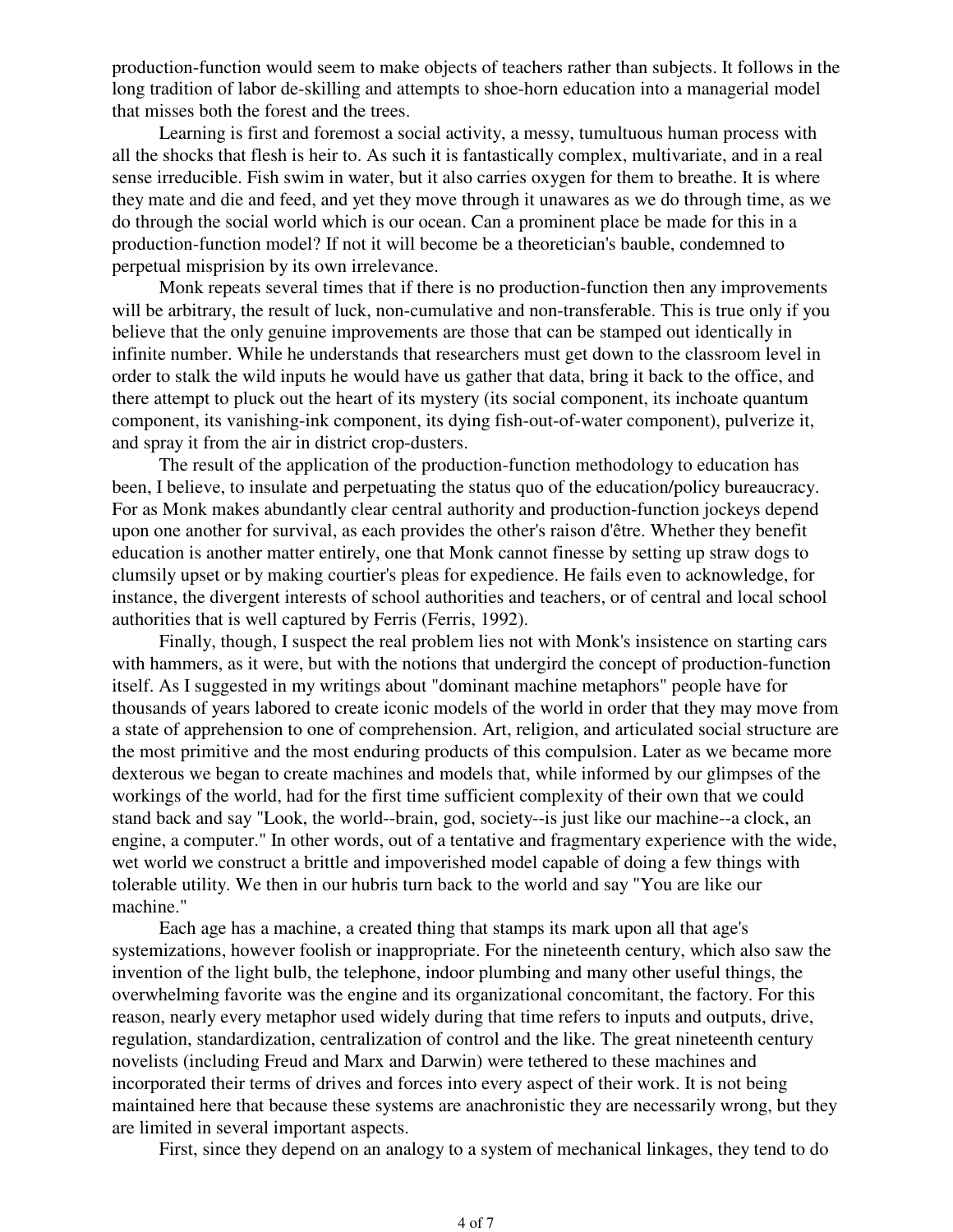poorly with systems that lack such direct connections, or where the connections are mitigated by extra-systemic factors. Second, since they are fundamentally about regulation they do not do well with systems that contain significant arbitrariness, randomness, or unquantifiable components, and are able to incorporate these terms only under the rubric of "waste" or "inefficiency". Third, and most important for our discussion here, they break down, lose confidence in themselves when confronted with what Keats called "negative capability" (Note 2). Throughout Monk's article he expresses distaste for a profusion of local experimental initiatives, even though there are no indications that all of these combined would cost more in any terms than even a single one of the large-scale, macro-level, policy-driven failures we've seen so often. The notion that there may be some inherent value in a locally-designed and implemented plan, even one that fails, seems never to enter his mind. No doubt the idiosyncrasy of classrooms has its good points as well as its bad ones, but it seems ludicrous to recast this more or less limited and benign variety as demonic unworkability simply because it makes life difficult for those who attempt to impose a production-function approach on the classroom. The fact that all classrooms are idiosyncratic does not make them unique (and hence unworkable from a policy point of view) unless you are attempting to cast idiosyncrasy as a bête noir. There is a fundamental difference between attempting to discover regularity in disparate situations and imagining that what you find and call "regularity" is necessarily transferable to other situations. Classrooms are more than just mirrors held up to policy analysts.

Lastly (and tentatively) I should like to suggest that the production-function model and its corollary, efficiency, as with much else in economics, are based on the quintessentially nineteenth century tenets of materiality, scarcity, and non-simultaneity of ownership. The production-function is a corollary of the principle of efficiency. It looks to discover a direct connection (but, as we've seen, not necessarily a sensible or desirable one) between what goes in and what comes out. (Note that the image is that of the supervisor tinkering with the regulator of the machine while making notes on his clipboard, Taylorism applied to schools as factories.) When you are dealing with material inputs and variables this makes some sense. But when, as experience seems to show, we need also to talk about non-material factors then criteria of efficiency, including production-function, makes much less sense. It is not simply that there are some inputs which are not subject to "scarcity", although this is true (Ferris, 1992). It is not, as Monk says, that we need to refine our models. It is that this entire model of productivity is based on tangible non-simultaneous possession of material goods. While this may have been a logical way to structure social thought and institutions one hundred years ago it hasn't aged very well. As we begin to reconceive the world in post- industrial terms the utility of those terms and concepts which require us to think in pre-postmodern syntax will be less and less apparent (Note 3).

It is not being claimed here that none of the terms currently employed make sense or that the new ones are a priori better at capturing the "truth" of the situation. However, as we begin to reconceive and re-embody the world around us according to a different paradigm (a long process but one that is clearly well underway), terms which had surplus value under the old system simply because they responded to our intuited understanding of the way the world works will have to work harder to earn their keep. Concepts like production-function (and, much more subtly and interestingly, efficiency) will no longer serve as first principles in a deductive framework. Rather they will once again become specific tools, useful in some situations, irrelevant in others.

#### **NOTES**

1. "First, despite the disappointments in the existing empirical research it is not possible to point to this research as a proof that the production function does not exist. It may simply be that analysts have not been looking in the right places for the regularities to emerge. We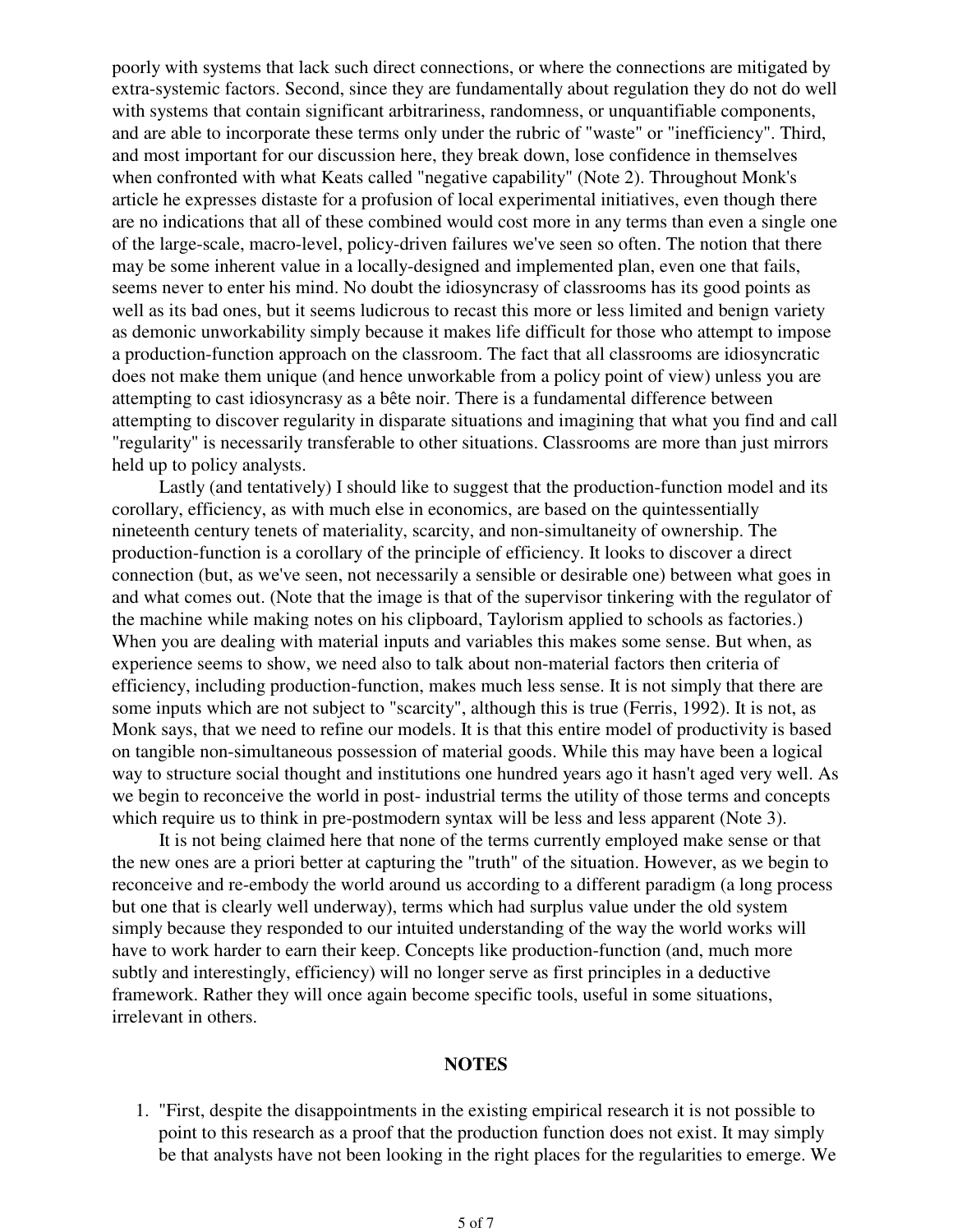have not yet discerned the pattern to the results of previous studies. Future work may reveal regularities that are real but thus far undetected" (ibid, pp. 319). This sounds like superfluity pleading for continued subsidy. It seems prudent to ask whether the preservation of central authority is worth the tremendous opportunity costs of continuing under a model that produces the most impoverished results imaginable, both for research and for schools.

- 2. "that is, when a man is capable of being in uncertainties, mysteries, doubts, without any irritable reaching after facts or certainties."
- 3. Information, not authority; networks and pointers, not linkages; inexpensive ubiquity, not dear scarcity; simultaneous possession, not mutually-exclusive ownership; instantaneity/time-shifting, not temporality; community of interests, not community of place; distributed horizontality not centralized verticality.

## **REFERENCES**

Ferris, J. M. (1992). School-based decision making: A principal-agent perspective. *Educational Evaluation and Policy Analysis*, 14(4), 333-346.

Monk, D. H. (1992). Education productivity research: An update and assessment of its role in education finance Reform. *Educational Evaluation and Policy Analysis*, 14(4), 307-332.

### **About the Author**

**Steven Hodas Educational Leadership and Policy Studies College of Education University of Washington**

Copyright 1993 Horse Horse Lion Lion

### **Copyright 1993 by the** *Education Policy Analysis Archives*

*EPAA* can be accessed either by visiting one of its several archived forms or by subscribing to the LISTSERV known as EPAA at LISTSERV@asu.edu. (To subscribe, send an email letter to LISTSERV@asu.edu whose sole contents are SUB EPAA your-name.) As articles are published by the *Archives*, they are sent immediately to the EPAA subscribers and simultaneously archived in three forms. Articles are archived on *EPAA* as individual files under the name of the author and the Volume and article number. For example, the article by Stephen Kemmis in Volume 1, Number 1 of the *Archives* can be retrieved by sending an e-mail letter to LISTSERV@asu.edu and making the single line in the letter read GET KEMMIS V1N1 F=MAIL. For a table of contents of the entire ARCHIVES, send the following e-mail message to LISTSERV@asu.edu: INDEX EPAA F=MAIL, that is, send an e-mail letter and make its single line read INDEX EPAA F=MAIL.

The World Wide Web address for the *Education Policy Analysis Archives* is http://olam.ed.asu.edu/epaa

*Education Policy Analysis Archives* are "gophered" at olam.ed.asu.edu

To receive a publication guide for submitting articles, see the *EPAA* World Wide Web site or send an e-mail letter to LISTSERV@asu.edu and include the single line GET EPAA PUBGUIDE F=MAIL. It will be sent to you by return e-mail. General questions about appropriateness of topics or particular articles may be